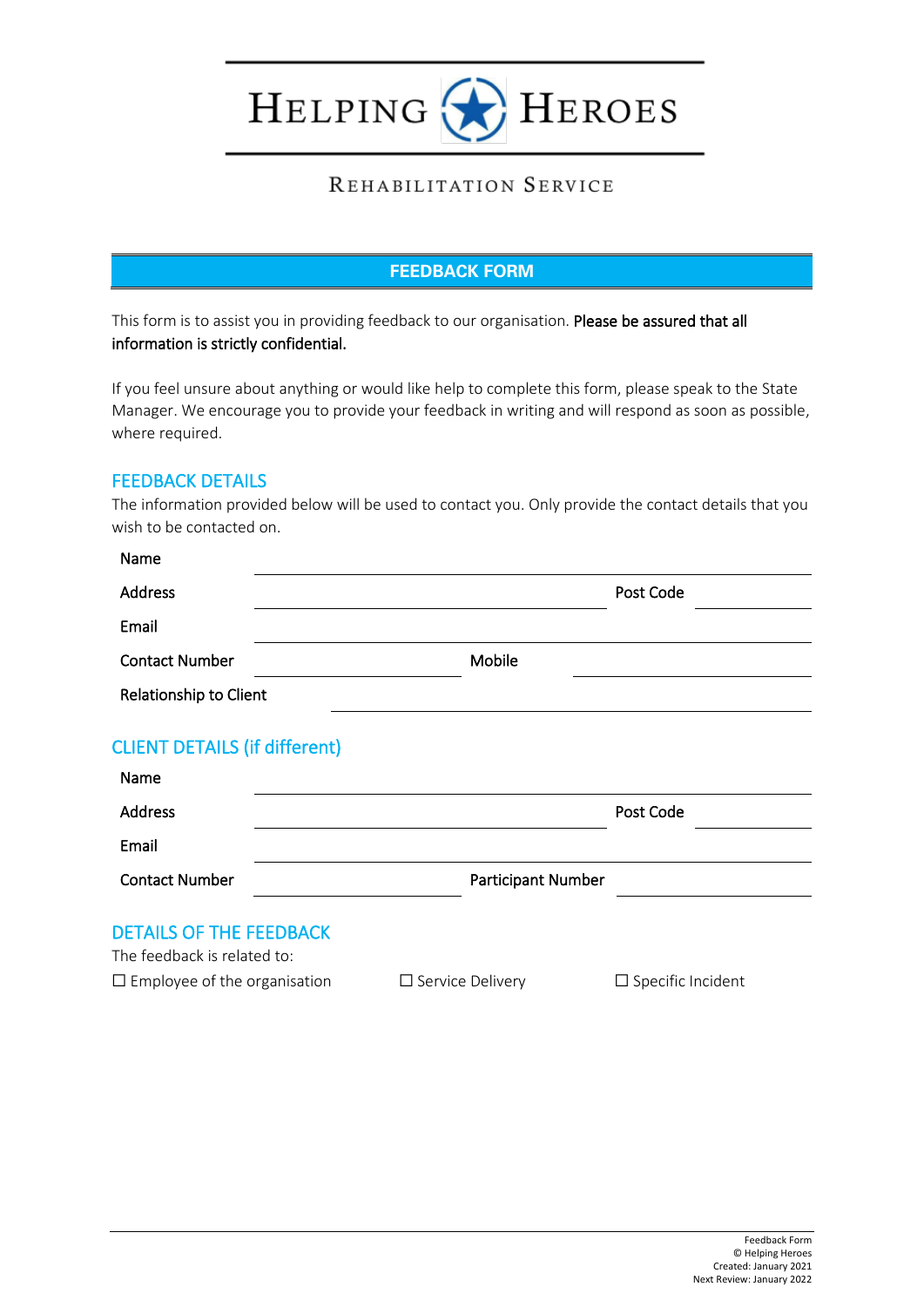

# REHABILITATION SERVICE

What are the details of the feedback?

Where did it happen?

When did it happen?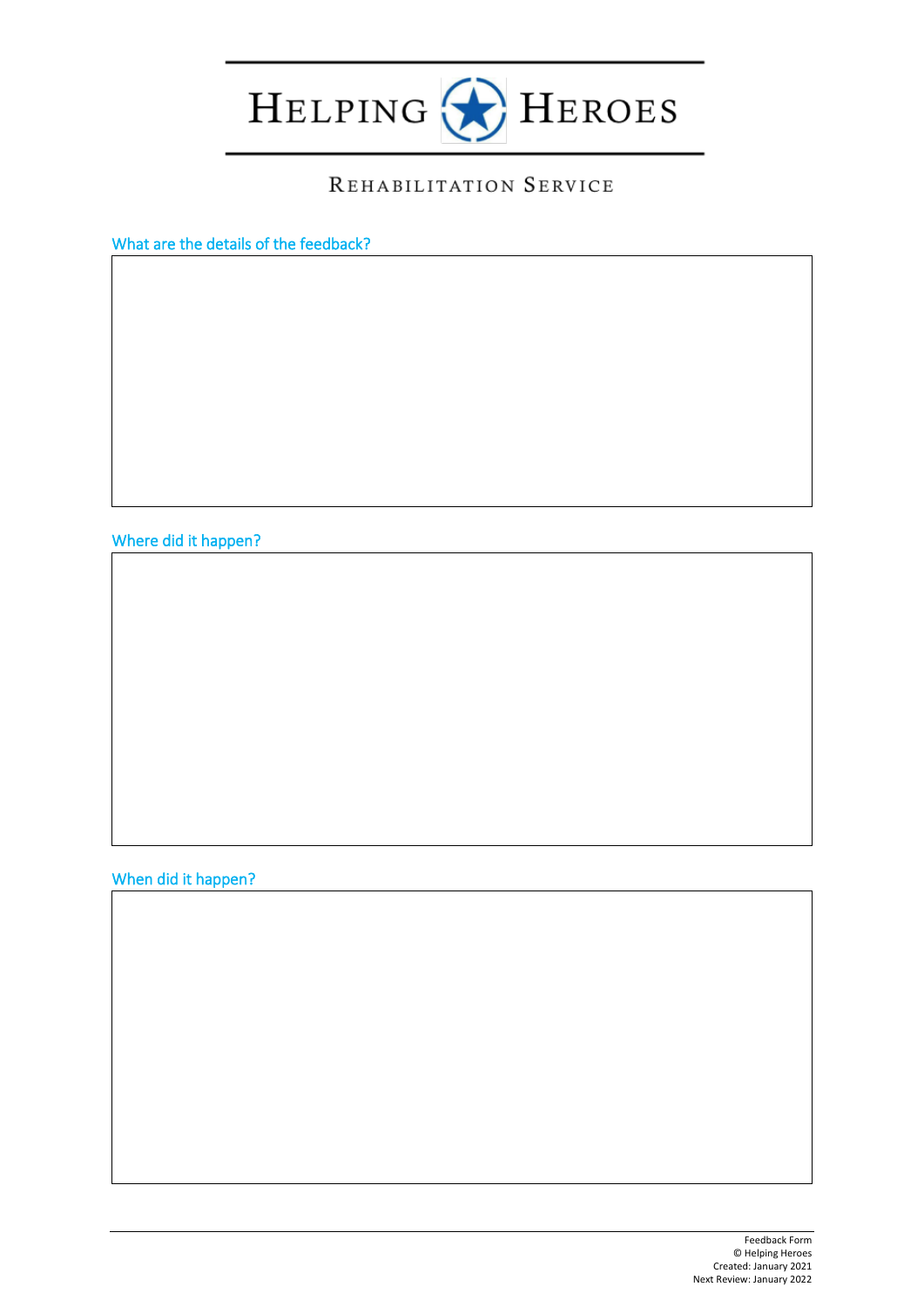

#### REHABILITATION SERVICE

Who was involved? (List all persons involved and witnesses if applicable)

Any other relevant details

Have you discussed the feedback with the person/s involved?  $□$  Yes  $□$  No

How would you like to see your feedback utilised? What action would you like the organisation to take if any?